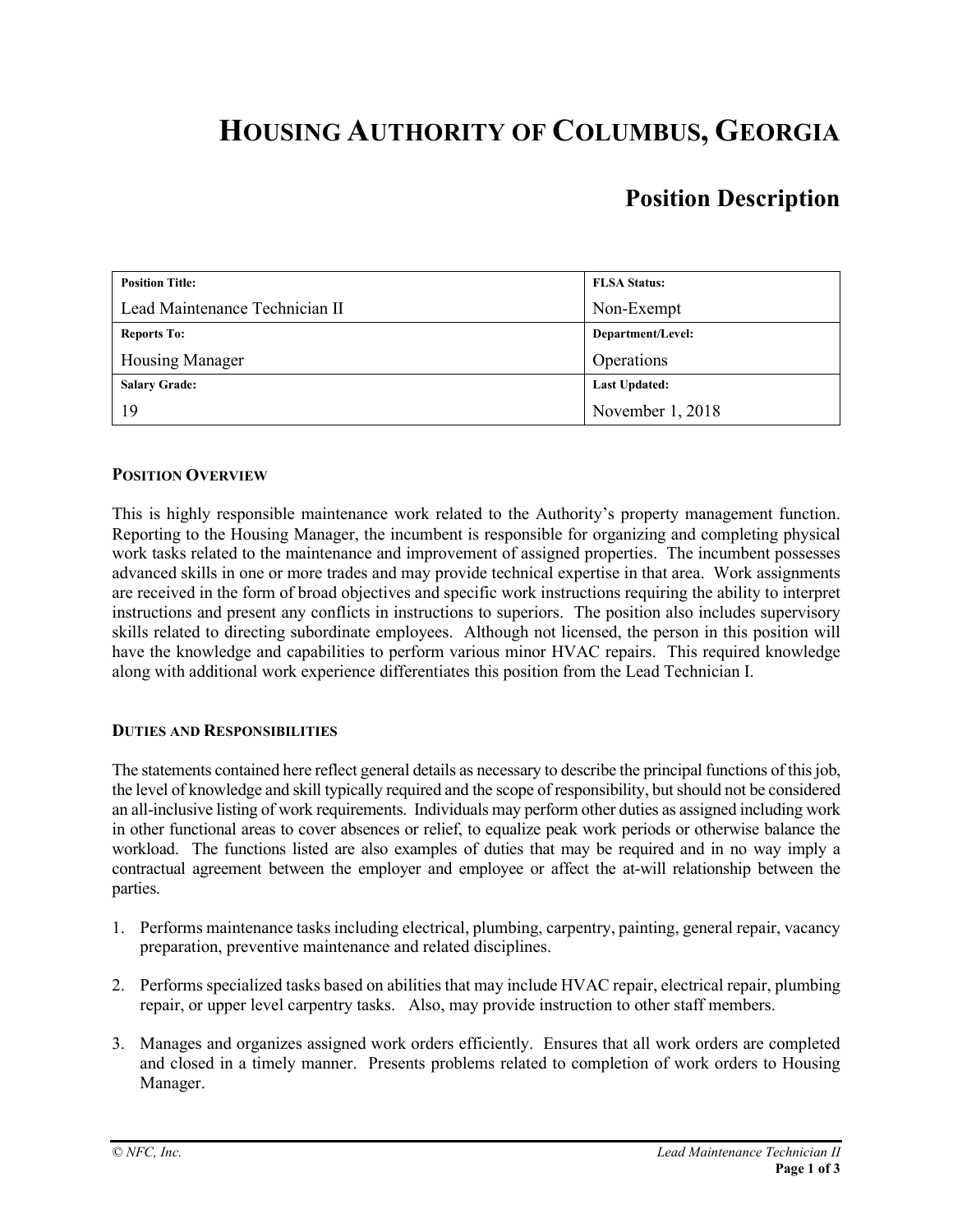- 4. Recommends the referral of work to contractors, when appropriate. This may include grounds maintenance, painting, cleaning, vacancy preparation, pest control, or equipment maintenance.
- 5. Recommends the assessment of charges to resident accounts for work outside of normal wear and tear in accordance with the dwelling lease.
- 6. Supports the Housing Manager in the management, receipt and completion of all work orders for the property. Ensures the completion of Emergency Work Orders within 24 hours and the timely management and completion of all other work orders received.
- 7. Supports the Housing Manager in the vacant unit turnaround function and ensures that units are ready for reoccupancy as quickly as possible. Performs physical work related to vacancy preparation including removal of furniture or other large items.
- 8. Requisitions appropriate parts and materials for assigned work in accordance with the Authority's procurement policy and/or materials management procedures. Documents the use of parts and materials on work orders.
- 9. Provides input for needed capital improvements on the assigned properties including items that are recurring in work orders, as requested.
- 10. Represents the Authority on a daily basis on the site in accordance with established policies and procedures. Ensures that the Authority's interests are protected at all times and communicates any issues to the Housing Manager.
- 11. Completes all documentation related to employee records, purchases, inventory, etc. in a manner consistent with Authority policies.
- 12. Conducts pre-REAC and other inspections as instructed by the Housing Manager.
- 13. Ensures that grounds and common areas are well maintained by directing trash removal duties. Complete site improvements such as sealcoating parking.
- 14. Attends technical training sessions to ensure proficiency in the applicable trades.
- 15. Performs after hours emergency services as scheduled.
- 16. Performs other related duties as required.

#### **REQUIRED KNOWLEDGE AND ABILITIES**

- 1. Thorough knowledge of the methods, practices, tools and materials used in building maintenance and repair work.
- 2. Thorough knowledge of occupational hazards and necessary safety precautions applicable to building maintenance work.
- 3. Skill in the use and care of tools and equipment used in trades concerned.